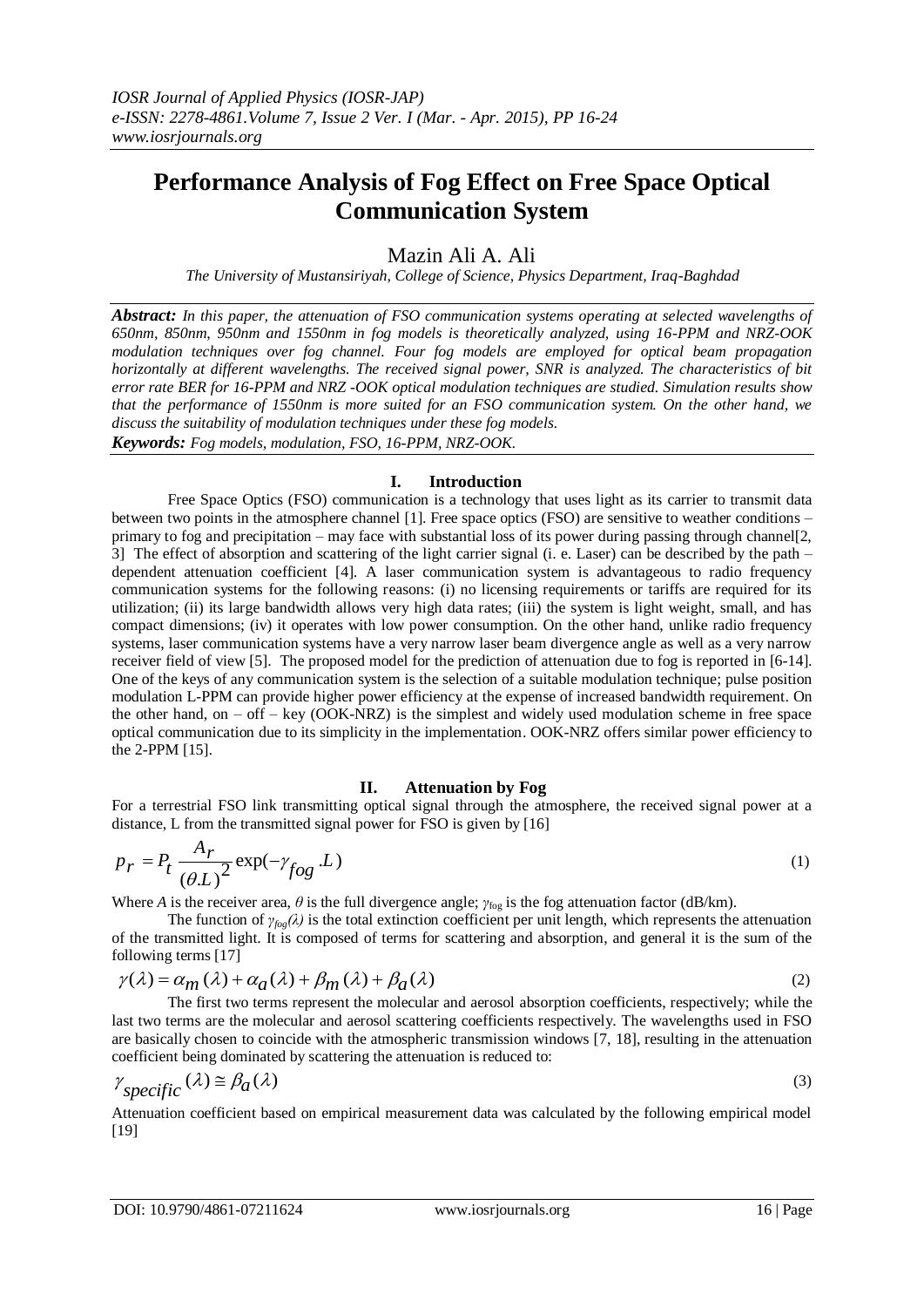$$
\beta_a(\lambda) = \frac{3.91}{V} \left(\frac{\lambda}{550}\right)^{-\delta} \tag{4}
$$

Where *V* is the visibility in (km),  $\lambda$  represent the wavelength in (nm). The parameter  $\delta$  depends on the visibility distance range, according to Kruse model  $\delta$  is given as [6]

$$
\delta = \begin{cases}\n1.6, & if V > 50km \\
1.3, & if 6km > V > 50km \\
0.585V^{1/3}, & if V < 6km\n\end{cases}
$$
\nWhile Kim model defines  $\delta$  as [7]:

While Kim model defines *δ* as [7]:

 $\epsilon$ 

While Kim model defines 
$$
\delta
$$
 as [7]:  
\n
$$
\delta = \begin{cases}\n1.6, & if V > 50km \\
1.3, & if 6km > V > 50km \\
0.16V + 0.34, & if 0.5km \prec V \prec 6km \\
V - 0.5, & if 0.5km \prec V \prec 1km \\
0, & if V \prec 0.5km\n\end{cases}
$$
\n(6)

Al-Naboulsi proposed expressions to predict the wavelength dependent fog attenuation coefficient for the convection and advection fogs for wavelengths from 690 to 1550 nm [20]. The attenuation coefficient for

convection fog is given by:  
\n
$$
\gamma_{\lambda}(con) = \frac{0.11478 \lambda + 3.8367}{V (km)}
$$
\n(7)

The attenuation coefficient for advection fog is given by:  
\n
$$
\gamma_{\lambda}(adv) = \frac{0.18126.\lambda^2 + 0.13709 + 3.7205}{V (km)}
$$
\n(8)

The specific attenuation coefficient for both types of fog is given by  
\n
$$
\gamma_{specific}(\lambda) \left(\frac{dB}{km}\right) = \frac{10}{\ln(10)} \gamma(\lambda)
$$
\n(9)

#### **III. Signal to Noise Ratio& Bit Error Rate**

The first features of an FSO communication system is the signal to noise ratio SNR. When transmitted optical signals arrive at the receiver, they are converted to electronic signals by photo detectors. There are many types of photo detectors in existence, photodiodes are used almost exclusively in optical communication applications because of their small size, suitable material, high sensitivity, and fast response time [21]. For the PIN photodiode the signal to noise ratio (SNR) is given by [22]:

$$
SNR = \frac{I_p^2}{2qB(I_p + I_D) + 4KTBF_n/R_L}
$$
\n<sup>(10)</sup>

Where  $I_p$  is the average photocurrent, *q* is the charge of an electron(C), *B* represents the bandwidth,  $I_p$  is the dark current, *T* is the absolute photodiode temperature  $(K)$ ,  $F<sub>n</sub>$  is the photodiode figure noise equal to 1 for PIN photodiode,  $R_L$  is the PIN load resistor. The average photocurrent  $I_p$  can be expressed as [23]

$$
I_p = P_r \cdot R \tag{11}
$$

where *Pr* is the average optical power received to the photodetector, *R* is the responsivity of the photodetector.

A second feature of FSO communication systems is the bit error rate BER [24]. The effect of fog on the Bit Error Rate BER of an FSO link is reported in [25] which correlate the atmospheric transmission with the BER. However, RZ-OOK and NRZ-OOK modulation schemes are widely used in commercial FSO communication systems because of their ease of implementation, bandwidth efficiency and cost effectiveness [26]. The relation BER and SNR for NRZ-OOK modulated signal is as follow [27]: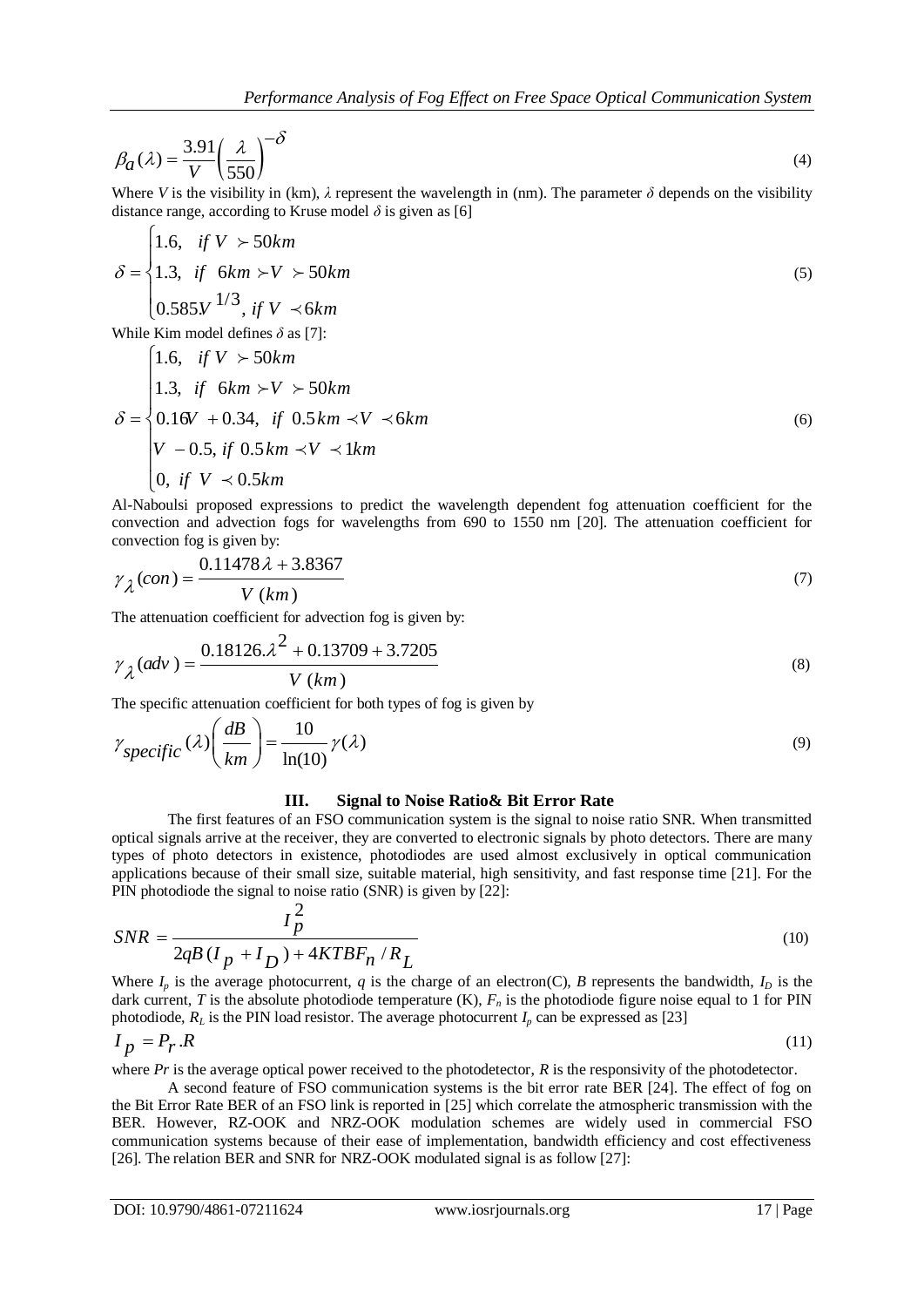*Performance Analysis of Fog Effect on Free Space Optical Communication System*

*BER*<sub>NRZ</sub> – *OOK* = 
$$
\frac{1}{2}
$$
erfc $\left(\frac{1}{2\sqrt{2}}\sqrt{SNR}\right)$  (12)

While BER for L-PPM modulated signal is given by [27, 28]:  
\n
$$
BER_{L-PPM} = \frac{1}{2}erfc\left(\frac{1}{2\sqrt{2}}\sqrt{SNR\frac{L}{2}\log_2 L}\right)
$$
\n(13)

#### **IV. Numerical Results**

In this section, using the above mentioned formulations, the simulation presents the results of analyzing the performance of FSO communication systems due to fog attenuation channel employing NRZ-OOK, and L-PMM modulation techniques in the transmitter and Si PIN in a receiver. The values of the simulation parameters and constants are given in table (1).

| $\mu$ . $\mu$ , $\mu$ , $\mu$ , $\mu$ , $\mu$ , $\mu$ , $\mu$ , $\mu$ , $\mu$ , $\mu$ , $\mu$ , $\mu$ , $\mu$ , $\mu$ , $\mu$ , $\mu$ |  |
|---------------------------------------------------------------------------------------------------------------------------------------|--|
| Value                                                                                                                                 |  |
| 1 km                                                                                                                                  |  |
| 50 mw                                                                                                                                 |  |
| 10cm                                                                                                                                  |  |
| 1 mrad                                                                                                                                |  |
| $1.6\times10^{-19}$ C                                                                                                                 |  |
| $1k\Omega$                                                                                                                            |  |
| $1.38\times10^{-23}$ J.k                                                                                                              |  |
| 298K                                                                                                                                  |  |
| 10nA                                                                                                                                  |  |
| $0.6$ A/W                                                                                                                             |  |
| $0.5$ GHz                                                                                                                             |  |
|                                                                                                                                       |  |

**Table 1.** System parameters used in the simulation [23, 29, 30, 31]

#### **1. Received signal power as a function of distance**

BER Key -OOK =  $\frac{1}{2}$  or  $f(c)$  =  $\frac{1}{\sqrt{2}}$  (SNR)<br>
BER for 1.5-PM conclusion signal is given by  $D^2$ , 38<br>
IBER I. - PPM =  $\frac{1}{2}$  or  $f(c)$  =  $\frac{1}{\sqrt{2}}$  (SNR  $\frac{T}{2}$  log 2. L)<br>
III)<br>
IDE iS concerned in the sign Let us first see the effect of the distance on the received optical power  $P_{r, i}$  it is considered that the visibility is 1 km. It is shown in Fig.  $(1-4)$  curves of  $P_r$  as a function of distance for four fog model types and four extreme cases of wavelengths. Let us assume a tolerable loss of −50 dBm beyond which the signal is not detectable at the receiver. We notice that, for  $\lambda = 650$  nm, the transmission range is limited to 0.5 km for the fog models under study. When the wavelength is increasing ( $\lambda = 850$ , 950 nm) increases dramatically these ranges, obviously, it allows range limits increases to 0.58 km for 850nm and but 0.6 km for 950nm when Kim & Kruse models are applied. When the wavelength 1550 nm is used, Kim & Kruse models can be working at long ranges reached to 0.72 km and 0.78km, respectively. But for AL-Naboulsi models (Advection & convection) stay about 0.5 km for the wavelengths applied in simulation.



Fig (1) Received Signal Power for 650nm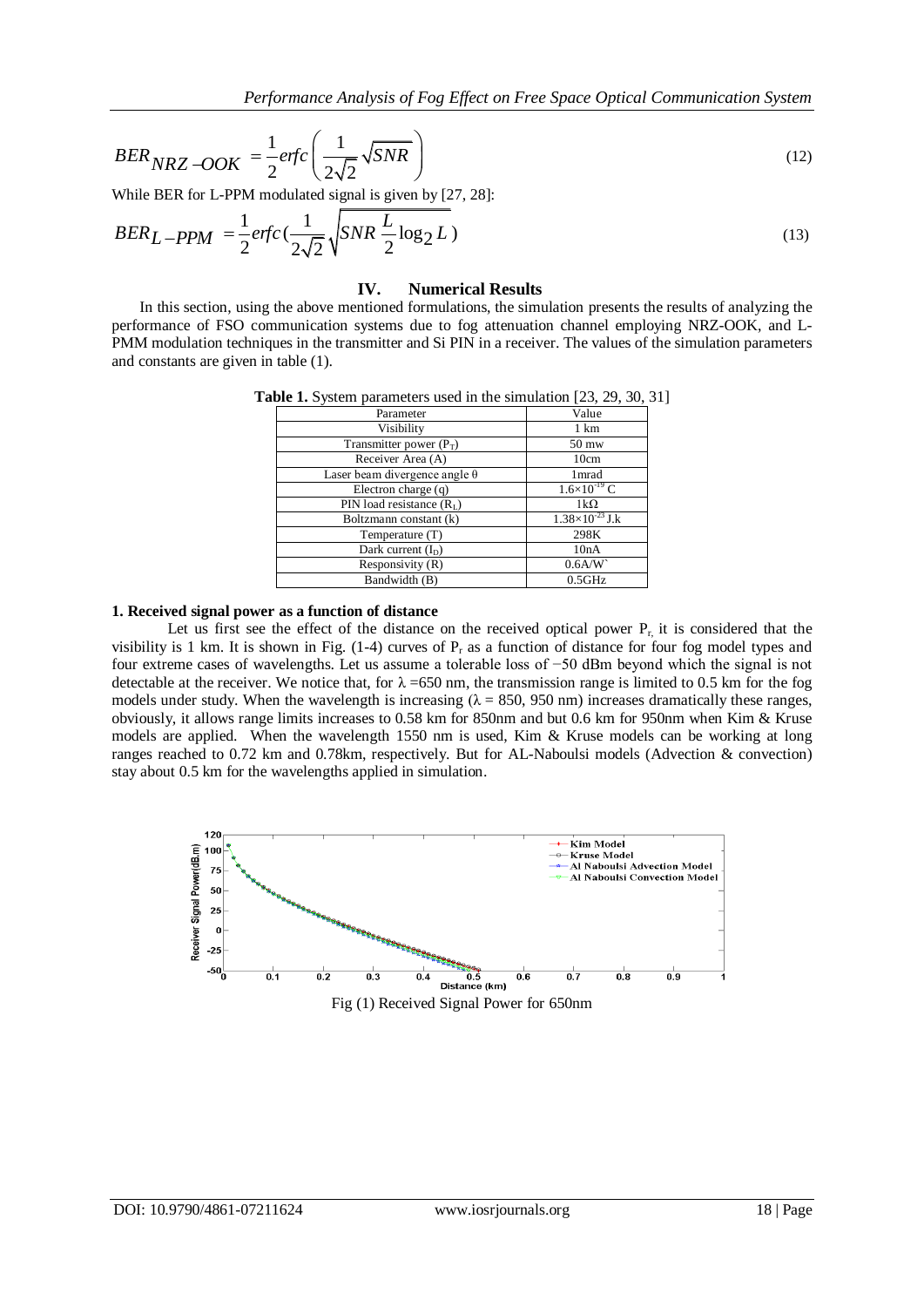

Fig (2) Received Signal Power for 850nm



## **2. SNR as a function of distance**

The SNR of different fog models is compared in Fig. (5-9). The SNR increases with increasing wavelengths. It is achieved that 1550 nm has presented the highest SNR compared with the other wavelengths under the same operating conditions. On the other hand, it can be seen that the Kim & Kruse Models are more sensitive to foggy weather, while AL–Naboulsi models (Advection and convection) are having value about 0.85 km for different wavelengths under study.

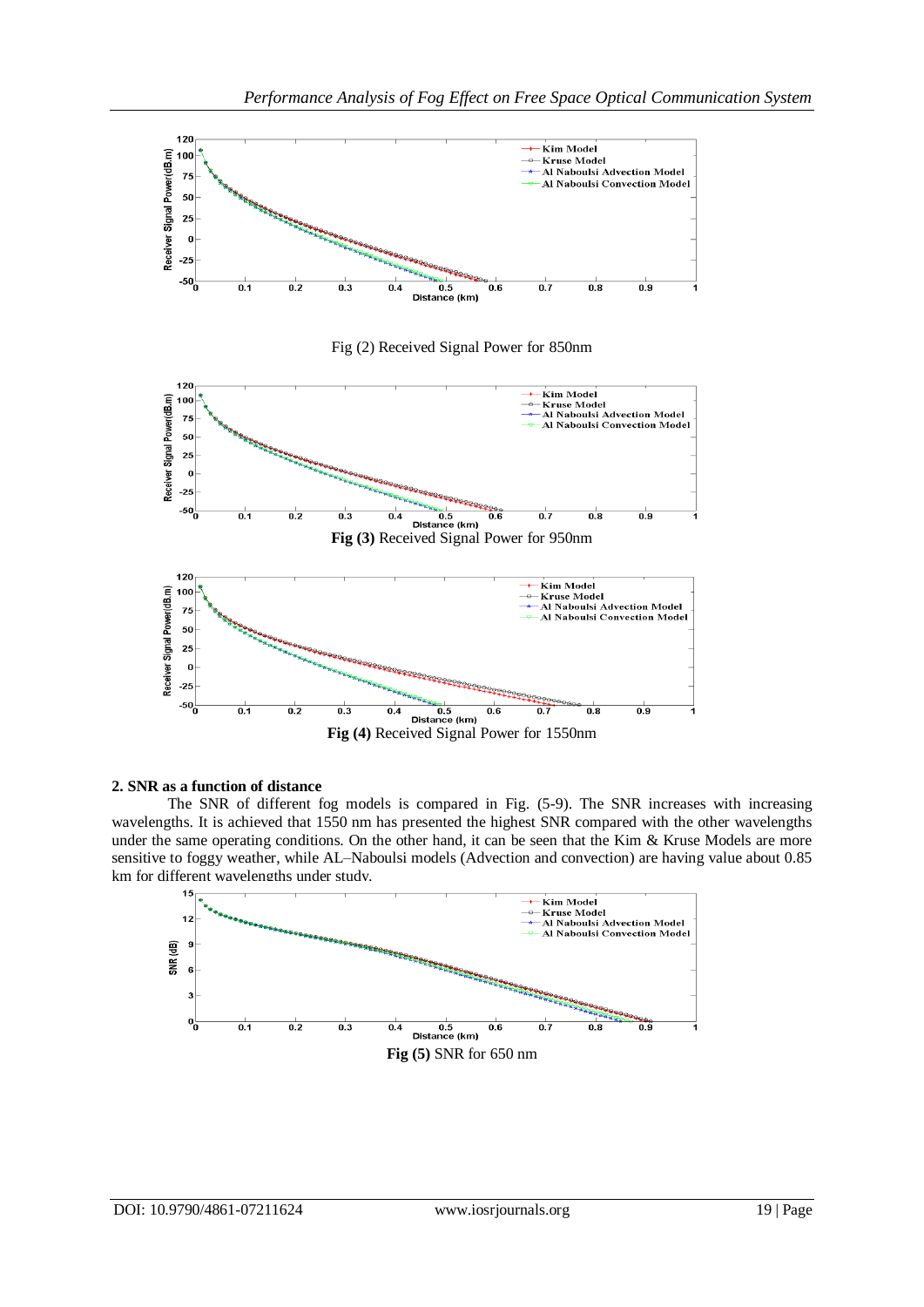

**Fig (8)** SNR for 1550 nm

# **3. BER Characteristics for FSO Communication**

BER plays an essential function in an optical communication system. We present here simulation results to compare the performance of fog attenuation under different mathematical models. It is considered that 16-PPM and NRZ-OOK modulation techniques in the transmitter side because of its simplicity and resilience in the FSO communication system.

# **3. 1 The Impact of the distance**

Let us consider the BER performance as a function of the distance. Fig (9) shows that BER for NRZ-OOK and 16-PPM modulation format under different fog models when a 650nm is used. In this case, we notice that for BER  $10^{-10}$ , when 16-PPM is applied the distance about 0.85 km for Kruse and Kim models, and its decrease for Al-Naboulsi model becomes about 0.8 km. On the other hand, when NRZ-PPM is applied the distance is about 0.78 for Kruse and Kim Models, and its decrease for Al –Naboulsi model becomes about 0.73 km. It is observed from Fig. (10) a significant increase in the distance can be achieved by 850nm. For Kruse and Kim model are utilized the maximum data rate is about 1 km and 0.98km, respectively when 16-ppm is used. While for Kruse and Kim models becomes 0.89 km and 0.88 km when NRZ-OOK is used. On the other hand, AL-Naboulsi (Advection and Convection) has the same values remember in fig. (9). Another important simulation was evaluated the performance of the BER for 950nm. In Figure (11) a significant improvement in the distance can be achieved by using 950nm, for the BER  $10^{-10}$ , when 16-PPM is applied; the maximum data transmission is about 1.1 km for Kruse and 1 km for Kim while its about 0.9 km and 0.85 km for Kruse and Kim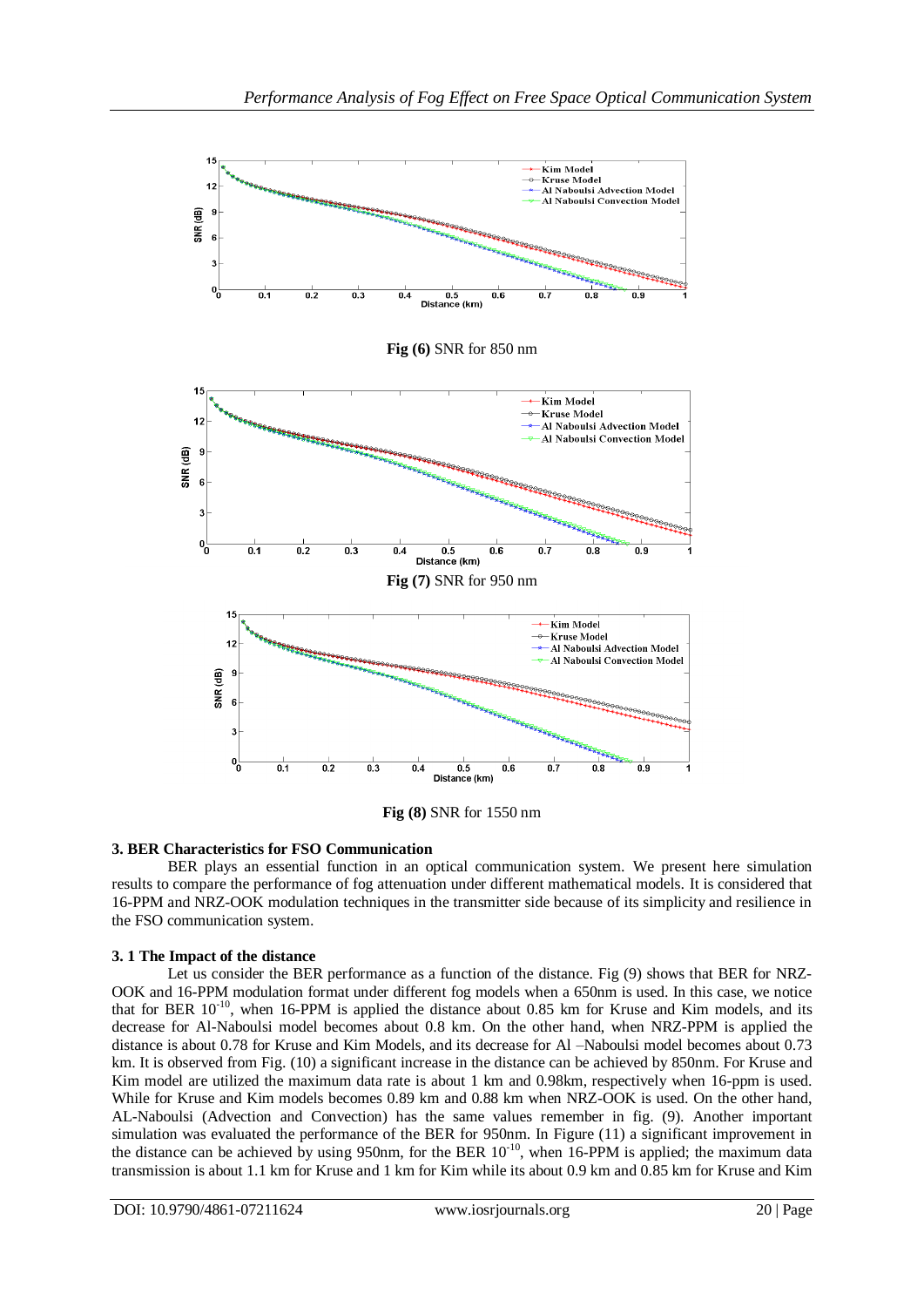model respectively; under NRZ-OOK modulation technique. It is observed that in fig. (12), the maximum data transmission is increasing for 1550nm for Kruse and Kim Model. The maximum data transmission reached to 1.3 km and 1.25km for Kruse and Kim models respectively, for 16-PPM, while reaching to 1.13 and 1.19 km for Kruse and Kim model when applied NRZ-OOK modulation technique. An approximately occurs in the BER performance for Al-Naboulsi model compared with the other wavelengths.

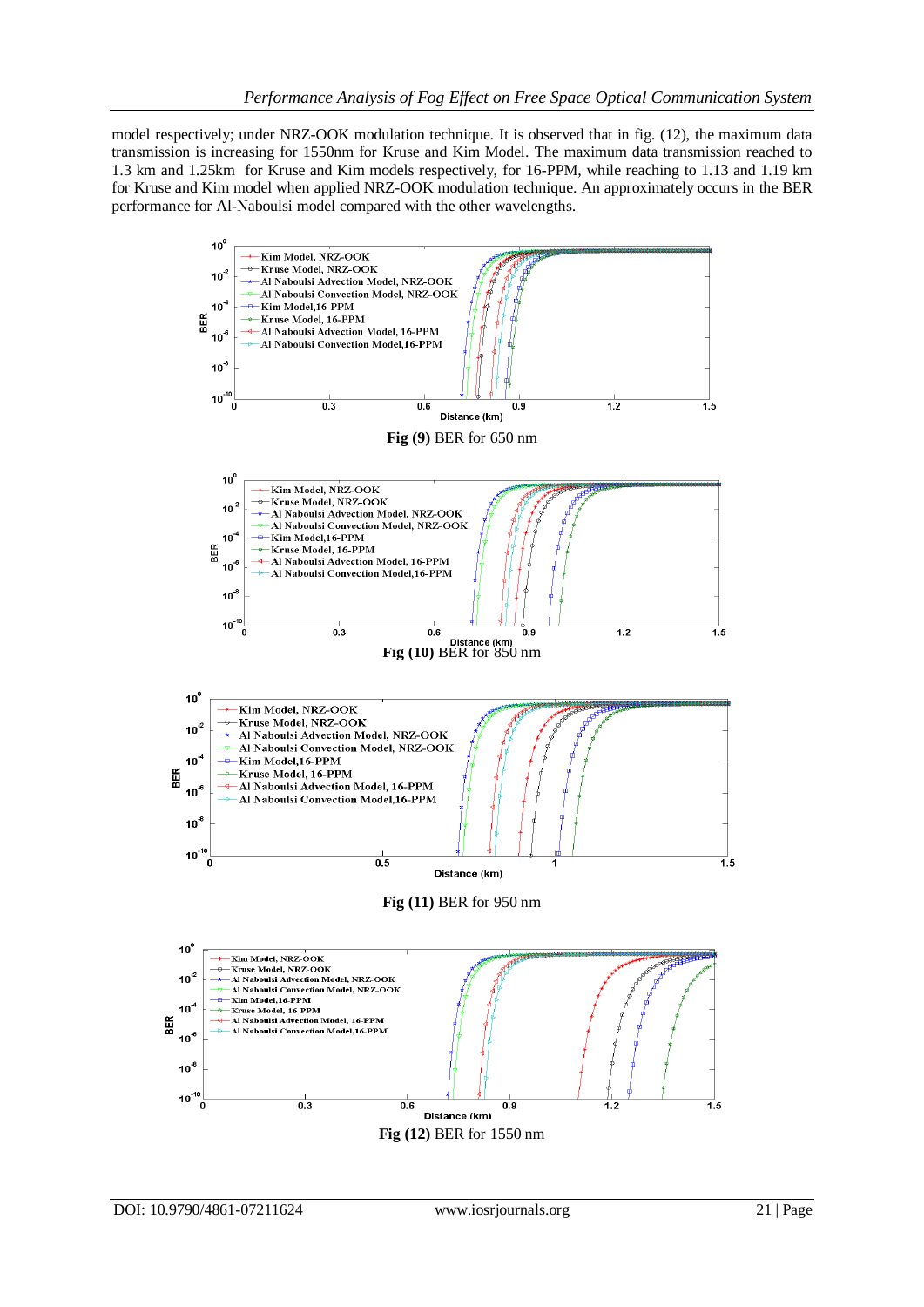## **3.2 The Impact of the transmitted power**

It has investigated the effect of transmitter power on BER under fog weather condition. We compare the performance of the fog models when an NRZ-OOK and 16-PPM used as a modulation format under a PIN photodiode. Fig. (13) shows BER versus the transmitter power when a distance and visibility are 1 km. If we consider required  $10^{-10}$ , when used a 16-PPM modulation format and 650 nm as a carrier signal the transmitter power about -7dBm and -5dBm, for Kruse and Kim models respectively, while the decrease for Al-Naboulsi model reached to 3dBm and 6 dBm for convection and advection models. When a NRZ-OOK applied as is evident in fig. (13). A decrease occurs in the BER leads to increase in the transmitter power reached to 10 dBm and 13 dBm for Kruse and Kim models, while reached to 20 dBm and 23dBm for Al-Naboulsi model, convection and advection respectively.

We performed the same calculations also for 850 nm under the same conditions. Fig (14) indicates an improvement occurs when applied 850 NM as a carrier signal. In this case, notice that for BER 10<sup>-10</sup>, a decreasing occur in the transmitter power, for Kruse and Kim models the transmitter power reached to -30dBm and -25 dBm respectively; when 16-PPM is applied, while reached to -11 dBm and -8 when NRZ-OOK is applied. On the other hand, the transmitter power reached to 2dBm and 7dBm for Al-Naboulsi convection and advection model respectively; when 16-PPM is applied and over 20 dBm for NRZ-OOK is applied. In fig (15) assume that an FSO communication system operating under 1550 nm, it is clear that, for 16-PPM, the data of the transmission about -37 dBm for Kruse model and -30 dBm for a Kim model while reaching to -30 dBm. For NRZ-OOK is applied, the data of the transmission reached to -20 dBm for Kruse model and -14 dBm for Kim model. It is observed that, the AL-Naboulsi model have the same behavior compared with the wavelength 850nm. An improvement occurs when 1550 nm is used as a carrier wavelength as shown in fig. (16). The maximum data transmission reached to -70 dBm and -60 dBm for Kruse and Kim models respectively, for 16- PPM, while reaching to -50 dBm and -42 dBm for Kruse and Kim model when applied NRZ-OOK modulation technique. Also noticed that, the BER performance of the AL-Naboulsi model have the same behavior for 1550 nm compared with the other near infrared wavelengths (859 nm, 950 nm).



**Fig. (13)** BER versus Transmitter Power for 650 nm, V=1km, L=1km.



**Fig. (14)** BER versus Transmitter Power for 850 nm, V=1km, L=1km.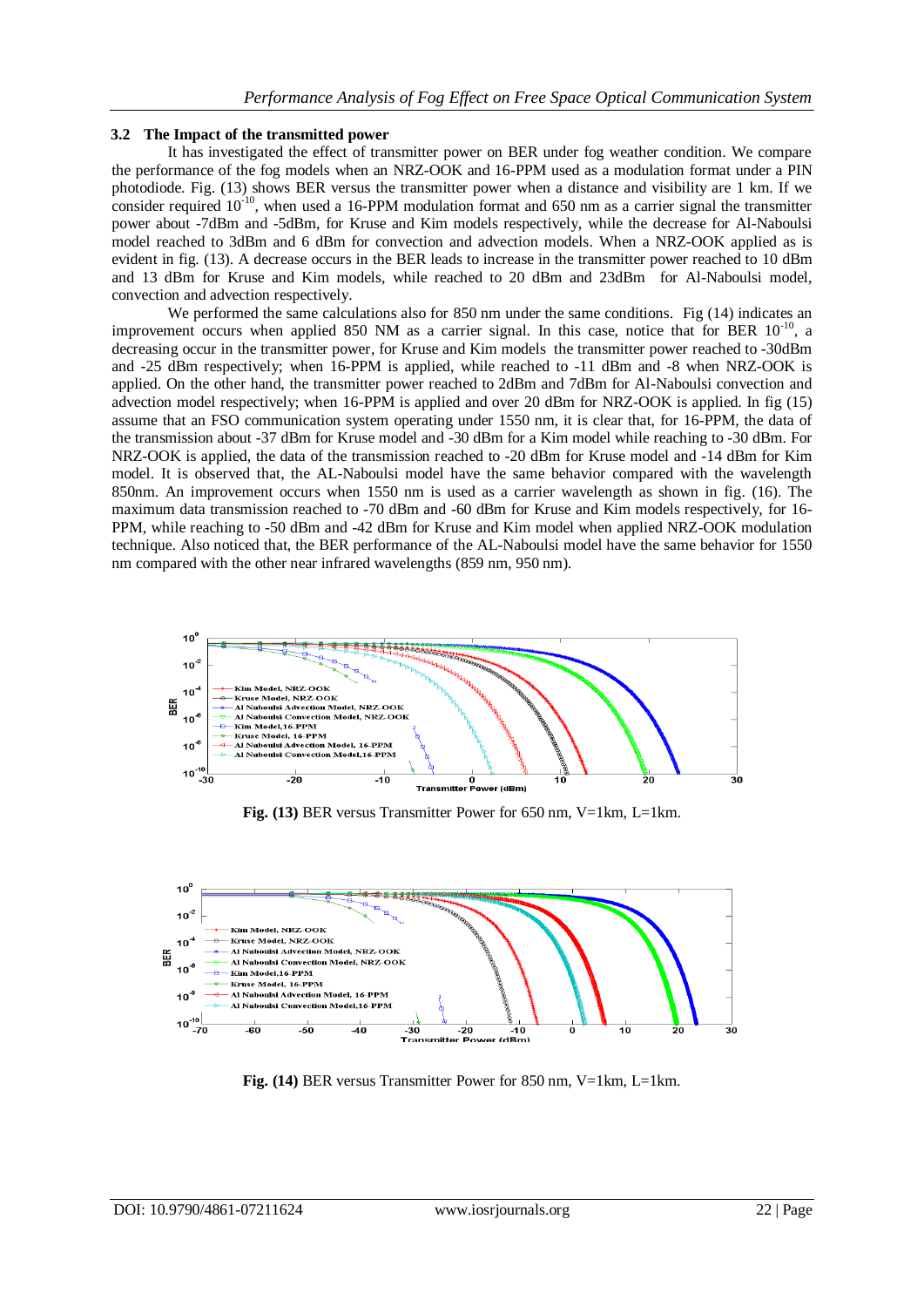

**Fig. (15)** BER versus Transmitter Power for 950 nm, V=1km, L=1km.



**Fig. (16)** BER versus Transmitter Power for 1550 nm, V=1km, L=1km.

#### **V. Conclusion**

In this paper, we have investigated a theoretical analysis of the effect of fog on the FSO communication performance using NRZ-OOK and 16-PPM modulation techniques in the transmitter, and Si PIN as a receiver with four mathematical models for fog attenuation. The specific attenuation coefficient of the laser beam through fog weather has a significant effect on the performance of FSO communication systems. Based on the fog attenuation model and the relation with visibility employed to study the effect of fog on a receiver signal power, SNR, and BER are investigated. The suitable selected of wavelength has a strong influence on the attenuation coefficient, which leads to long transmission in free space. When a distance has increased, this causes a decrease in receiving signal power. The BER characteristics of the NRZ and 16-PPM modulation techniques under different fog models are studied. The results show that the wavelength 1550nm has a greater advantages than the other wavelength, therefore, a 1550nm is a more suitable wavelength for FSO communications compared with the other wavelengths. Furthermore, the theoretical results showed that the performance of 16 - PPM is far better than the NRZ-OOK, the calculations indicate that Kim and Kruse models are able to work under long distances. It can be observed that the AL Naboulsi model (Advection and Convection) insensitive for IR wavelengths, therefore it has the same behavior when the simulation run to calculate the received signal power, SNR, and BER.

#### **References**

- [1]. B. Barua, D. Barua, Channel Capacity of Mimo FSO system under strong Turbulent Condition, IJECS-IJENS, 11(2011)1-5.
- [2]. M. Salem, A. Marzuki, E. Leitgeb, F. Nadeem, M. S. Khan, C. Capsoni, Weather effects impact on the optical pulse propagation in free space, IEEE 69<sup>th</sup> Vehicular Technology Conference, Barcelona, Spain. 2009, pp. 1-5.
- [3]. E. J. McCartney, optics of the atmosphere: scattering by molecules and particles, J. Willey& Sons. The University of Califorinia, 1977.

[4]. F. D. Kashani, M. R. Hedayati Rad, et.al, Reliability analysis of an auto-tracked FSO link under adverse weather condition, Optik-International journal for light and electron optics, vol. 124, iss. 22, (2013) 5462-5467.

- [5]. A. Shlomi, Performance of a laser microsatellite network with an optical preamplifier, Journal of the Optical Society of America A, vol. 22, no. 4, (2005)708-715.
- [6]. P. W. Kruse, L. D. McGlauchlin, E. B. McQuistan, "Elements of infrared technology: Generation, transmission and detection," *J. Wiley and sons,* 1962.
- [7]. I. I. Kim, B. McArthur, and E. Korevaar, "Comparison of laser beam propagation at 785 nm and 1550 nm in fog and haze for optical wireless communications," in *Proc. SPIE 4214*, Boston, MA, USA, 2001.
- [8]. R. M. Pierce, J. Ramapras, and E. C. Eisenberg, "Optical attenuation in fog and clouds"," *Proc. SPIE 4530,* vol. 58 2001.
- [9]. M. A. Naboulsi, H. Sizun, and D. F. Frédérique, "Wavelength selection for the free space optical telecommunication technology," *SPIE* vol. 5465 pp. 168-179, 2004.
- [10]. M. A. Naboulsi, H. Sizun, and F. d. Fornel "Fog attenuation prediction for optical and infrared waves,," *Journal of Optical Engineering,* vol. 43, pp. 319-329, 2004.
- [11]. K. W. Fischer, M. R. Witiw, and E. Eisenberg, "Optical attenuation in fog at a wavelength of 1.55 micrometers," *Atmospheric Research,* vol. 87, pp. 252-258, 2008.